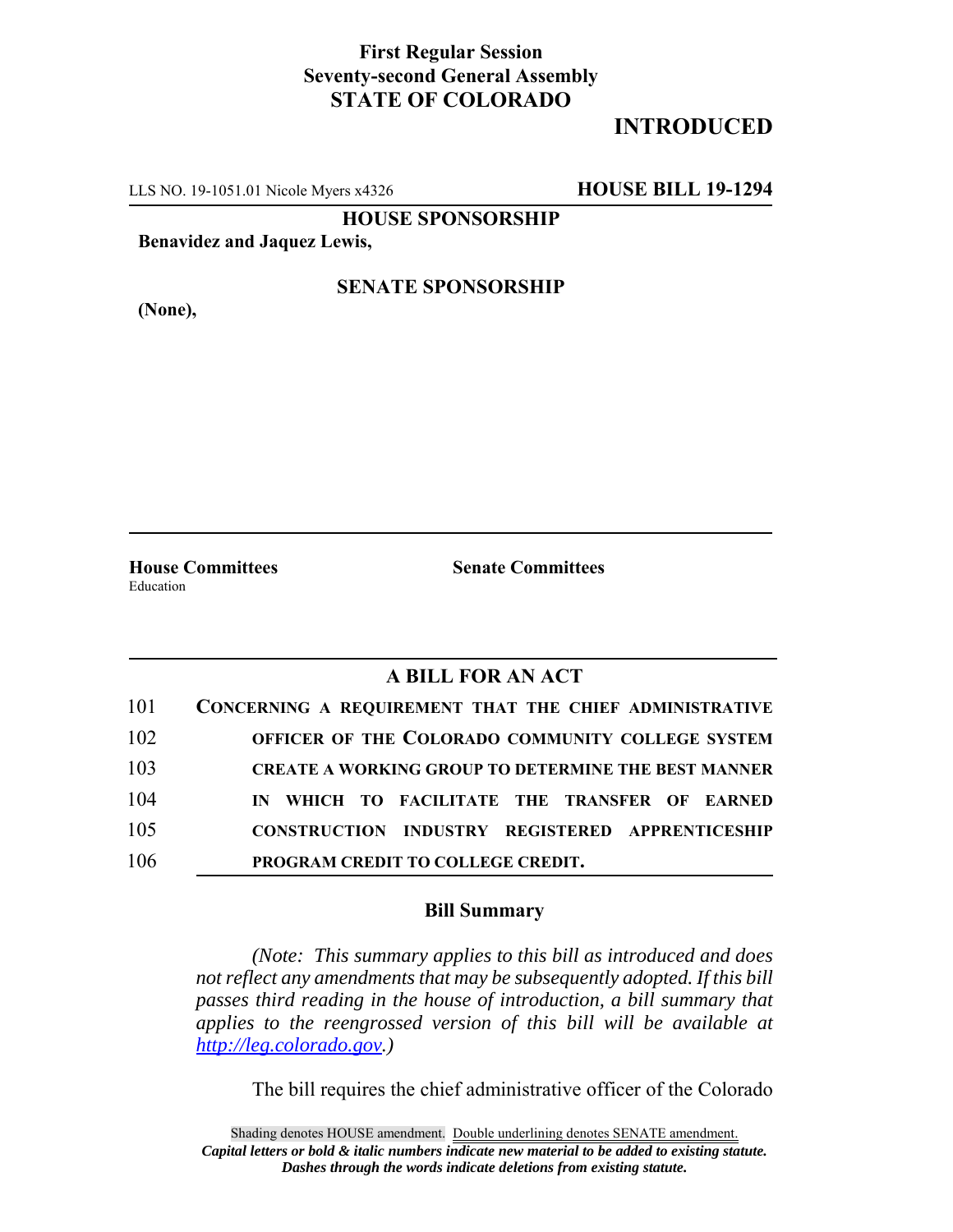community college system, or his or her designee, to convene a working group to determine the most efficient and appropriate manner in which to facilitate the transfer of earned construction industry registered apprenticeship program credit to college credit. If possible, the chief administrative officer shall include representatives from varying community colleges, area technical schools, local district colleges, relevant 4-year institutions that grant bachelor degrees, applicable union and non-union labor organizations, and other interested parties. The working group is required to meet during the interim following the first regular session of the seventy-second general assembly. The bill specifies issues in connection with the transfer of earned construction industry registered apprenticeship program credits to college credit that the working group is required to consider.

The working group is required to solicit input from subject matter experts, including, but not necessarily limited to, labor organizations, community college administrators, and people who are in or have completed registered apprenticeship programs. The working group is also required to submit to the general assembly its recommendations for the most efficient and appropriate manner in which to facilitate the transfer of earned construction industry registered apprenticeship program credits to college credit, including any recommendations for necessary legislation.

| 1              | Be it enacted by the General Assembly of the State of Colorado:          |
|----------------|--------------------------------------------------------------------------|
| $\overline{2}$ | <b>SECTION 1.</b> In Colorado Revised Statutes, add part 11 to article   |
| 3              | $60$ of title 23 as follows:                                             |
| $\overline{4}$ | PART <sub>11</sub>                                                       |
| 5              | WORKING GROUP FOR THE TRANSFER OF                                        |
| 6              | APPRENTICESHIP CREDIT TO COLLEGE CREDIT                                  |
| 7              | 23-60-1101. Working group - transfer of registered                       |
| 8              | apprenticeship program credit to college credit - creation -             |
| 9              | <b>recommendations - repeal.</b> (1) THE CHIEF ADMINISTRATIVE OFFICER OF |
| 10             | THE COLORADO COMMUNITY COLLEGE SYSTEM, OR HIS OR HER DESIGNEE,           |
| 11             | SHALL CONVENE A WORKING GROUP REGARDING THE TRANSFER OF                  |
| 12             | EARNED CONSTRUCTION INDUSTRY REGISTERED APPRENTICESHIP                   |
| 13             | PROGRAM CREDIT TO COLLEGE CREDIT. IF POSSIBLE, THE CHIEF                 |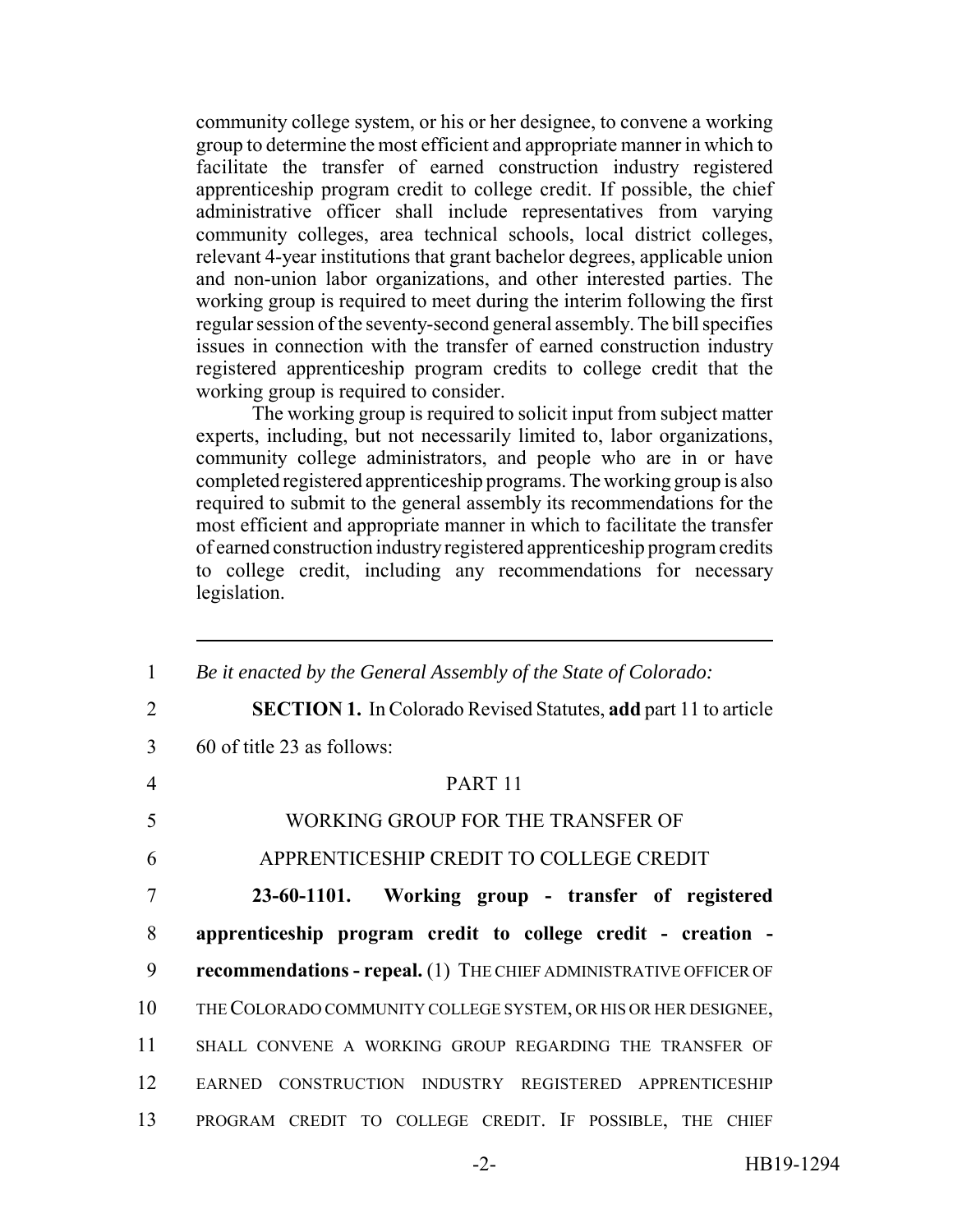ADMINISTRATIVE OFFICER SHALL INCLUDE REPRESENTATIVES FROM VARYING COMMUNITY COLLEGES, AREA TECHNICAL SCHOOLS, LOCAL DISTRICT COLLEGES, RELEVANT FOUR-YEAR INSTITUTIONS THAT GRANT BACHELOR DEGREES, APPLICABLE UNION AND NON-UNION LABOR ORGANIZATIONS, AND OTHER INTERESTED PARTIES.THE WORKING GROUP SHALL MEET DURING THE INTERIM FOLLOWING THE FIRST REGULAR SESSION OF THE SEVENTY-SECOND GENERAL ASSEMBLY TO DETERMINE THE MOST EFFICIENT AND APPROPRIATE MANNER IN WHICH TO FACILITATE THE TRANSFER OF EARNED CONSTRUCTION INDUSTRY REGISTERED APPRENTICESHIP PROGRAM CREDIT TO COLLEGE CREDIT. THE WORKING GROUP SHALL CONSIDER:

 (a) THE BEST MANNER IN WHICH TO ALIGN CONSTRUCTION INDUSTRY REGISTERED APPRENTICESHIP PROGRAM CURRICULUM WITH EXISTING COMMUNITY COLLEGE COURSES;

 (b) THE POSSIBILITY OF CONSTRUCTION INDUSTRY REGISTERED APPRENTICESHIP PROGRAM COURSE WORK THAT COULD CULMINATE IN SIGNIFICANT ATTAINMENT TOWARD AN ASSOCIATE OR BACHELOR DEGREE; **(c)** THE BEST MANNER IN WHICH TO CLARIFY TO STUDENTS AND OTHER PEOPLE PURSUING OCCUPATIONAL EDUCATION IN CONSTRUCTION FIELDS THE DIFFERENCE BETWEEN A REGISTERED APPRENTICESHIP PROGRAM AND A WORK-STUDY PROGRAM AND THE DIFFERENT REQUIREMENTS, CURRICULUM, AND CREDITS FOR COMPLETING THE DIFFERENT PROGRAMS;

**(d) WHETHER IT IS FEASIBLE FOR ALL COMMUNITY COLLEGES TO**  OFFER REGISTERED APPRENTICESHIP PROGRAMS AND IF NOT, WHY NOT; AND

(e) ANY OTHER CONSIDERATIONS DEEMED NECESSARY BY THE